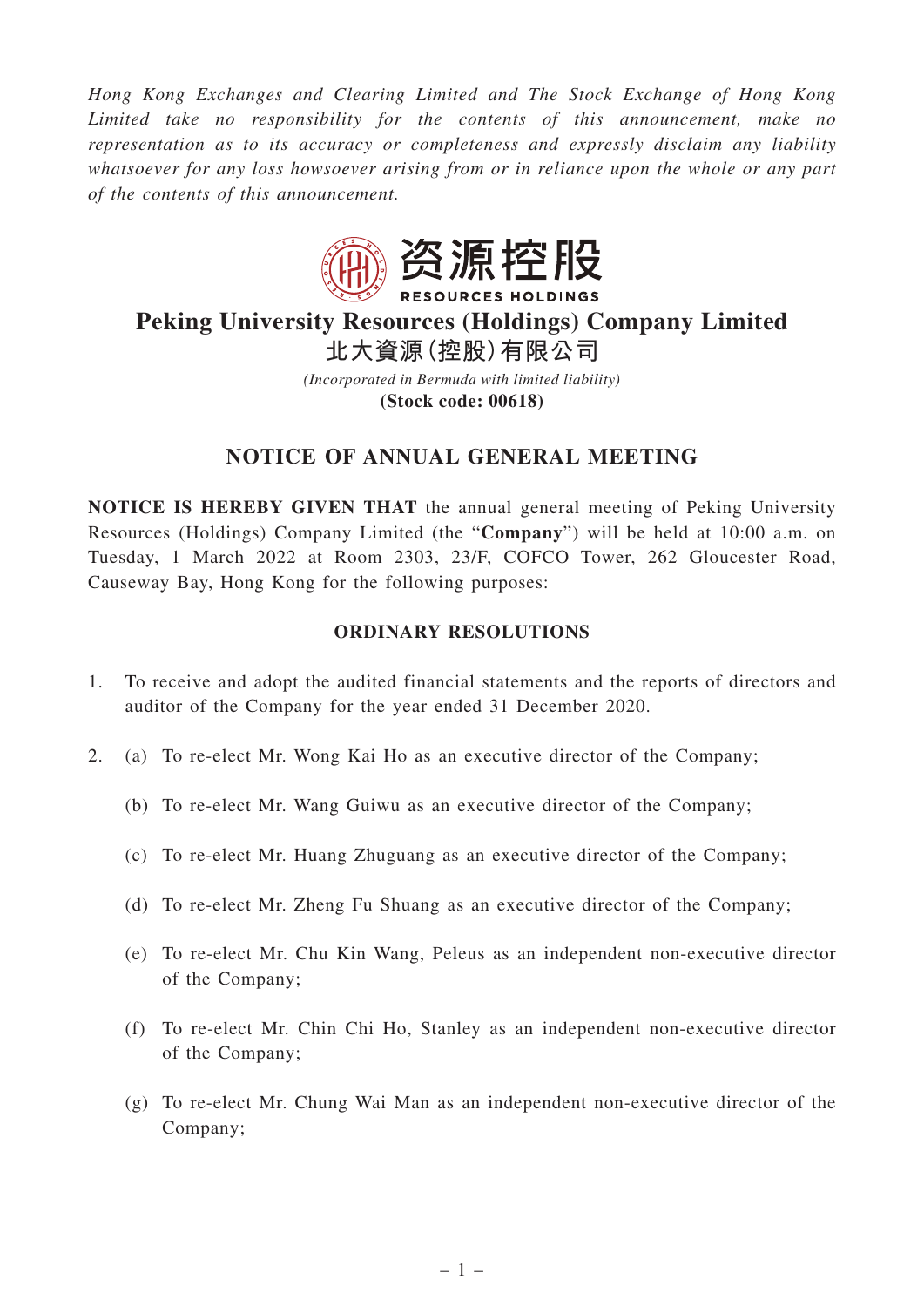- (h) To re-elect Mr. Hua Yichun as an independent non-executive director of the Company;
- (i) To re-elect Mr. Wang Bingzhong as an independent non-executive director of the Company; and
- (j) to authorize the board of directors of the Company to fix the director's remuneration.
- 3. To appoint CCTH CPA Limited as auditor of the Company and to authorise the board of directors of the Company to fix their remuneration.
- 4. As special business, to consider and, if thought fit, pass the following resolution as an ordinary resolution:

#### "**THAT**:

- (A) subject to paragraph (B) below, the exercise by the board of directors of the Company during the Relevant Period (as defined below) of all the powers of the Company to allot, issue, grant, distribute and otherwise deal with additional Shares and to make, issue or grant offers, agreements, options, warrants and other securities which will or might require Shares to be allotted, issued, granted, distributed or otherwise dealt with during or after the end of the Relevant Period, be and is hereby generally and unconditionally approved;
- (B) the aggregate nominal amount of share capital allotted, issued, granted, distributed or otherwise dealt with or agreed conditionally or unconditionally to be allotted, issued, granted, distributed or otherwise dealt with (whether pursuant to an option, conversion or otherwise) by the board of directors of the Company pursuant to the approval in paragraph (A) above, otherwise than pursuant to:
	- (i) a Rights Issue (as defined below); or
	- (ii) the grant of options under the share option scheme of the Company or the exercise of any of the subscription rights attaching to any options that have been or may be granted thereunder; or
	- (iii) the exercise of rights of subscription or conversion under the terms of any warrant issued by the Company or any securities which are convertible into Shares; or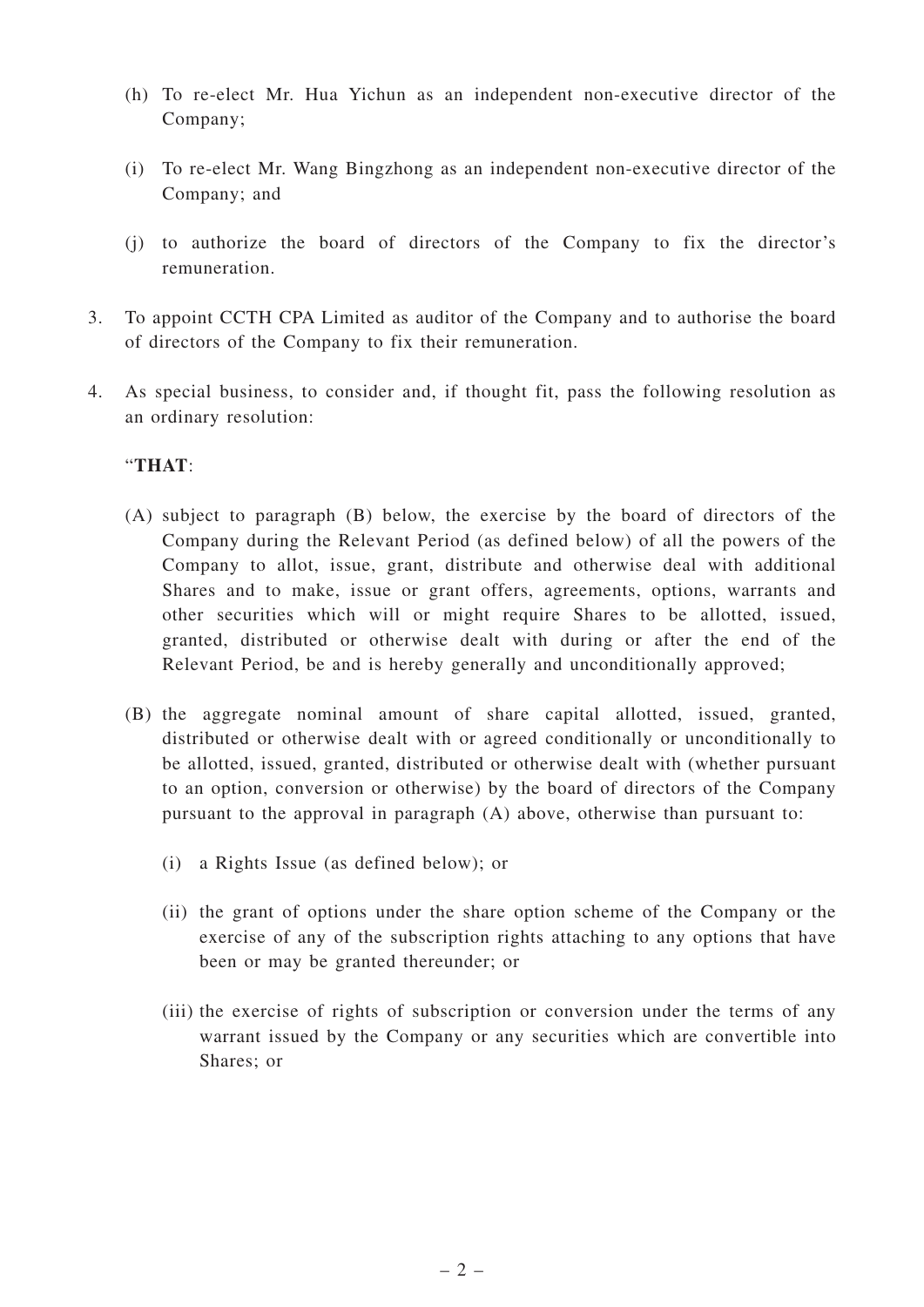- (iv) any scrip dividend scheme or similar arrangement providing for allotment of Shares in lieu of the whole or part of any dividend on Shares in accordance with the Bye-laws of the Company, shall not exceed the aggregate of:
	- (a) twenty per cent. of the aggregate nominal amount of the share capital of the Company in issue as at the date of passing of this resolution; and
	- (b) (if the board of directors of the Company are so authorised by a separate resolution of the shareholders of the Company) the aggregate nominal amount of the issued share capital of the Company purchased by the Company subsequent to the passing of this resolution (up to a maximum equivalent to ten per cent. of the aggregate nominal amount of the share capital of the Company in issue as at the date of passing of this resolution), and the said approval shall be limited accordingly; and
- (C) for the purposes of this resolution:
	- (i) "Relevant Period" means the period from (and including) the date of passing of this resolution until whichever is the earliest of:
		- (a) the conclusion of the next annual general meeting of the Company;
		- (b) the expiration of the period within which the next annual general meeting of the Company is required by the Bye-laws of the Company or any applicable law to be held; and
		- (c) the revocation or variation of the authority given under this resolution by an ordinary resolution of the shareholders of the Company in general meeting;
	- (ii) "Rights Issue" means an offer of Shares open for a period fixed by the board of directors of the Company to holders of Shares on the register of members (and, if appropriate, to the holders of warrants and other securities which carry a right to subscribe or purchase shares in the Company on the relevant register) on a fixed record date in proportion to their then holdings of such Shares (and, if appropriate, such warrants and other securities) (subject to such exclusions or other arrangements as the board of directors of the Company may deem necessary or expedient in relation to fractional entitlements or having regard to any legal or practical restrictions or obligations under the laws of, or the requirements of any recognised regulatory body or any stock exchange in, any jurisdiction or territory applicable to the Company); and
	- (iii) "Shares" means shares of all classes in the capital of the Company and warrants and other securities which carry a right to subscribe or purchase shares in the Company."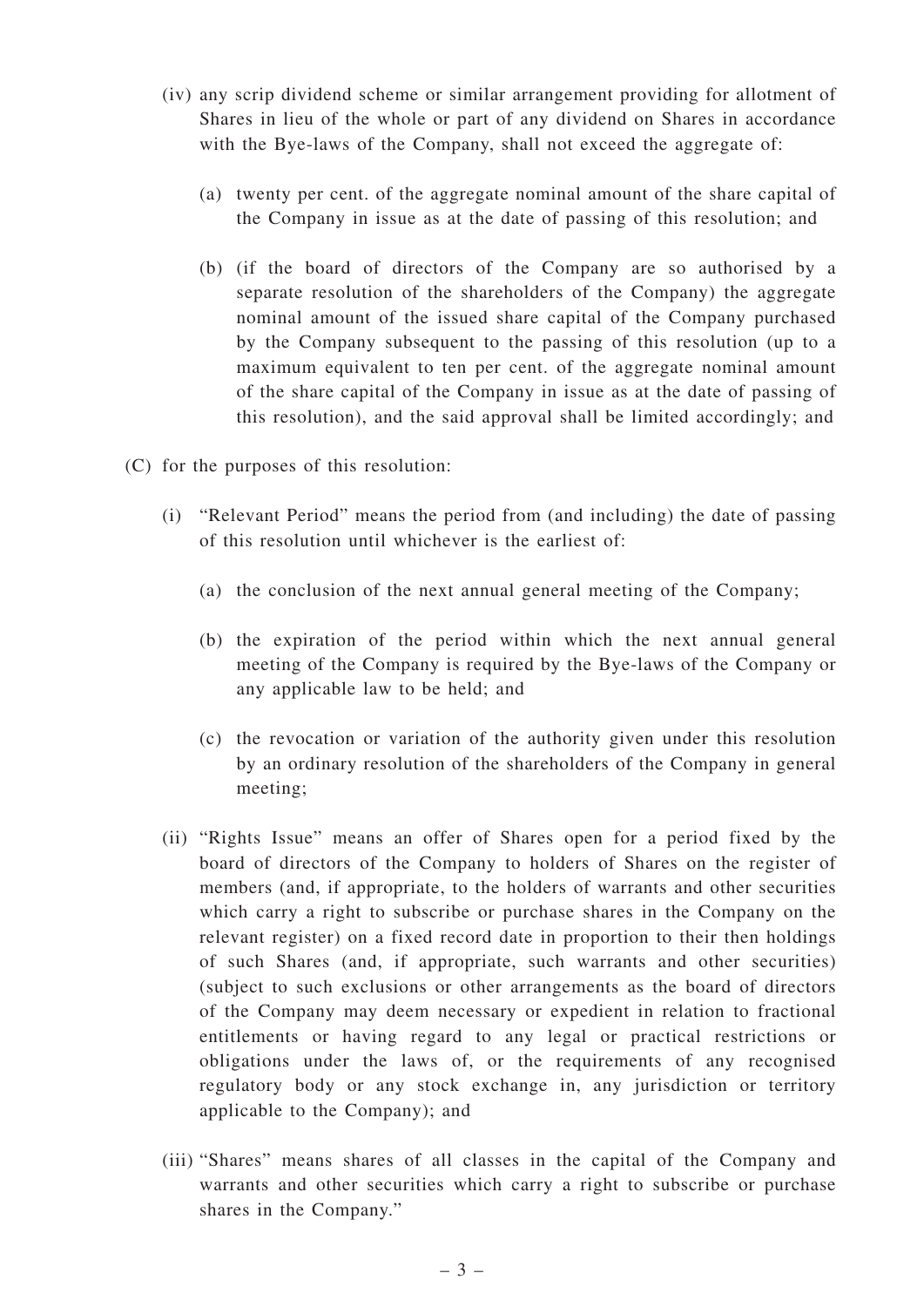5. As special business, to consider and, if thought fit, pass the following resolution as an ordinary resolution:

#### "**THAT**:

- (A) subject to paragraph (B) below, the exercise by the board of directors of the Company during the Relevant Period of all the powers of the Company to purchase Shares on The Stock Exchange of Hong Kong Limited (the "**Stock Exchange**") or on any other stock exchange on which the Shares may be listed and which is recognised for this purpose by the Securities and Futures Commission of Hong Kong and the Stock Exchange, subject to and in accordance with all applicable laws, including the Hong Kong Code on Share Repurchases and the Rules Governing the Listing of Securities on the Stock Exchange or of any other stock exchange (as amended from time to time), be and is hereby generally and unconditionally approved;
- (B) the aggregate nominal amount of Shares which may be purchased or agreed conditionally or unconditionally to be purchased pursuant to the approval in paragraph (A) above shall not exceed ten per cent. of the aggregate nominal amount of the share capital of the Company in issue as at the date of passing of this resolution, and the said approval be limited accordingly; and
- (C) for the purposes of this resolution:
	- (i) "Relevant Period" means the period from (and including) the passing of this resolution until whichever is the earliest of:
		- (a) the conclusion of the next annual general meeting of the Company;
		- (b) the expiration of the period within which the next annual general meeting of the Company is required by the Bye-laws of the Company or any applicable law to be held; and
		- (c) the revocation or variation of the authority given under this resolution by an ordinary resolution of the shareholders of the Company in general meeting; and
	- (ii) "Shares" means shares of all classes in the capital of the Company and warrants and other securities which carry a right to subscribe or purchase shares in the Company."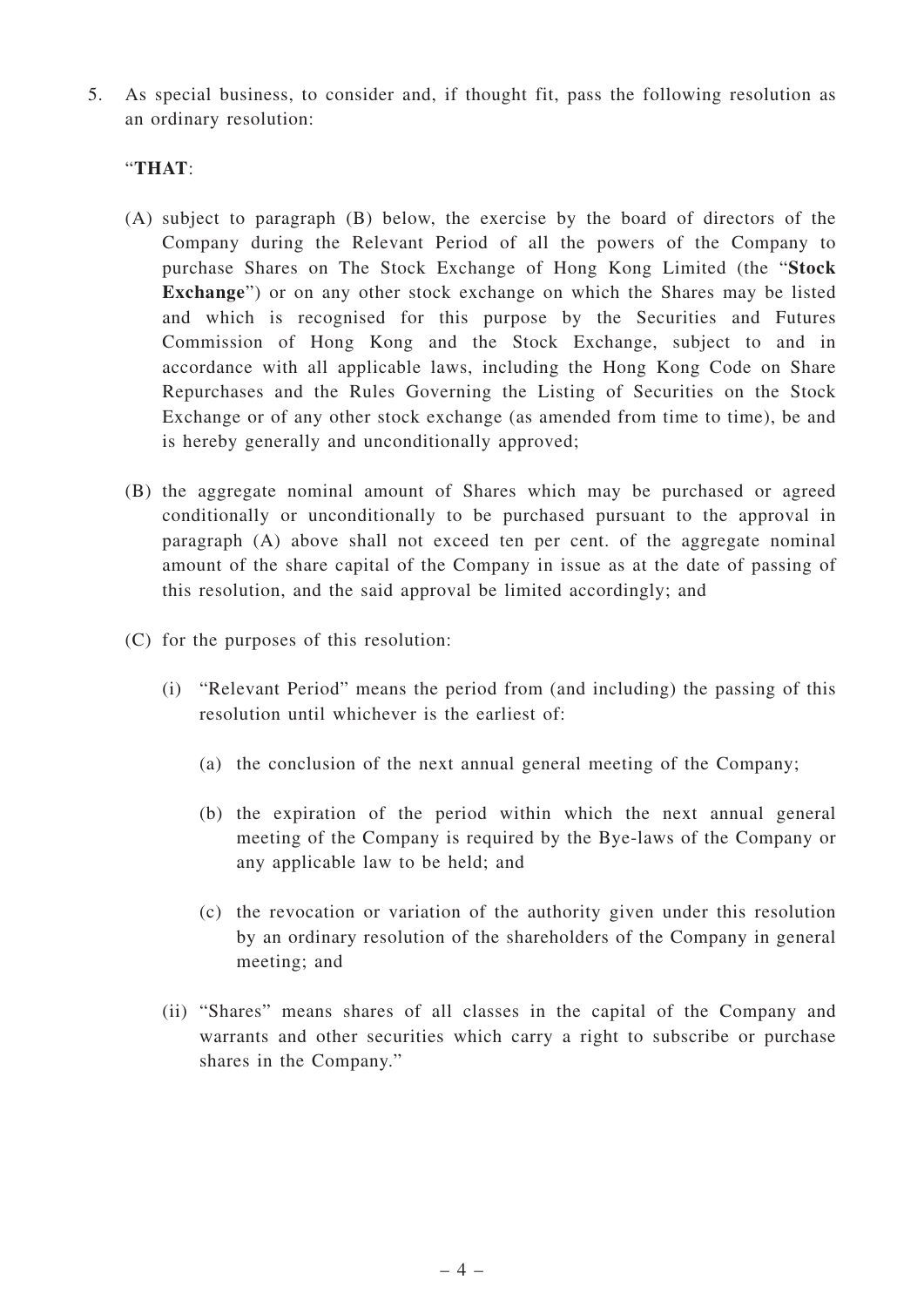6. As special business, to consider and, if thought fit, pass the following resolution as an ordinary resolution:

"**THAT**, conditional on the passing of the resolutions set out in items 4 and 5 of the notice convening this meeting ("**Resolutions 4 and 5**", respectively), the exercise by the board of directors of the Company of the powers referred to in paragraph (A) of Resolution 4 in respect of the share capital of the Company referred to in sub-paragraph (b) of paragraph (B) of Resolution 4, be and is hereby approved and authorised."

### By Order of the Board **Peking University Resources (Holdings) Company Limited Wong Kai Ho** *Chairman*

#### Hong Kong, 25 January 2022

*Notes:*

- 1. Any shareholder entitled to attend and vote at the meeting is entitled to appoint another person as his/her proxy to attend and vote instead of him/her. A shareholder who is the holder of two or more shares may appoint more than one proxy to attend on the same occasion. A proxy needs not be a shareholder of the Company but must be present in person at the meeting to represent the shareholder. Completion and return of the form of proxy will not preclude a shareholder from attending the meeting and voting in person. In such event, his/her form of proxy will be deemed to have been revoked.
- 2. Where there are joint holders of any share, any one of such joint holders may vote at the meeting, either personally or by proxy, in respect of such share as if he/she were solely entitled thereto, but if more than one of such joint holders be present at the meeting, that one of the said persons so present whose name stands first on the register of members of the Company in respect of such share shall alone be entitled to vote in respect thereof.
- 3. In order to be valid, the instrument appointing a proxy together with the power of attorney or other authority, if any, under which it is signed, or a notarially certified copy of that power or authority must be deposited at the Company's Hong Kong branch share registrar, Tricor Tengis Limited, at Level 54, Hopewell Centre, 183 Queen's Road East, Hong Kong not less than 48 hours before the time for holding the meeting or any adjournment thereof.
- 4. The register of members of the Company will be closed from Thursday, 24 February 2022 to Tuesday, 1 March 2022, both days inclusive, during which period no transfer of shares of the Company will be registered. In order to qualify for attending and voting at the annual general meeting, all share transfer documents, accompanied by the relevant share certificates, must be lodged with the Company's branch share registrar and transfer office in Hong Kong, Tricor Tengis Limited, at Level 54, Hopewell Centre, 183 Queen's Road East, Hong Kong for registration no later than 4:30 p.m. on Wednesday, 23 February 2022.
- 5. At the meeting (or at any adjournment thereof), the Chairman of the meeting put each of the above resolutions to the vote by way of a poll as required under the Rules Governing the Listing of Securities on The Stock Exchange of Hong Kong Limited and the Bye-laws of the Company. The poll results will be published on the websites of the Company at www.pku-resources.com and the website of The Stock Exchange of Hong Kong Limited at www.hkexnews.hk following the meeting.